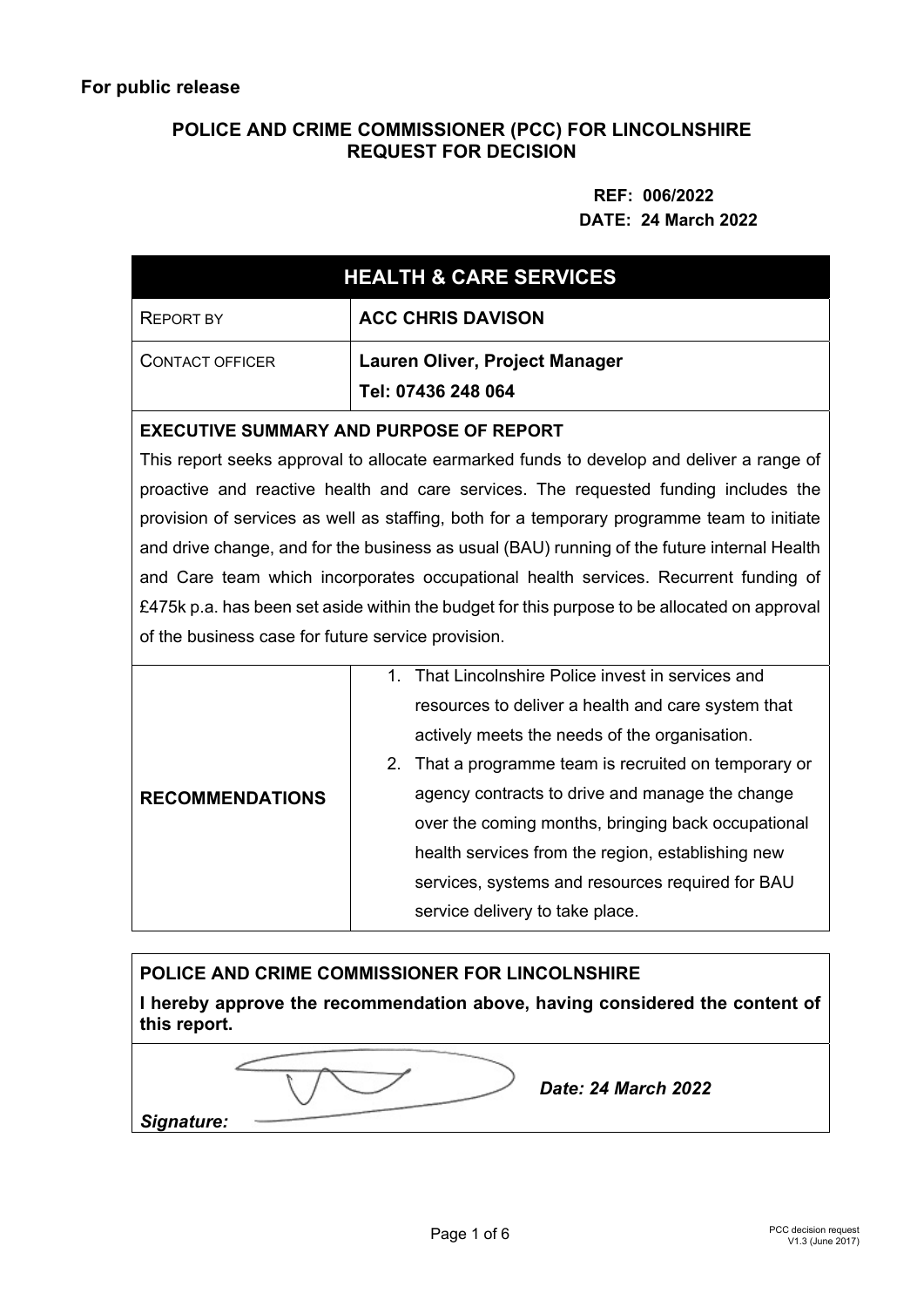## **A. NON-CONFIDENTIAL FACTS AND ADVICE TO THE PCC**

## **A1. INTRODUCTION AND BACKGROUND**

- 1.1 Both the Chief Constable and PCC's strategies reference the importance of ensuring the wellbeing of the workforce, with this paramount to delivering a quality service to the people of Lincolnshire.
- 1.2 The current programme team consists of two individuals who are juggling competing demands, working to implement change whilst also managing the day to day running of the health and care department in the absence of a dedicated team. Recruitment of resources to the programme will ensure that change can be delivered ahead of the regional Occupational Health service returning to Lincolnshire Police in July 2022 enabling a smooth transition of resources and services.
- 1.3 An extensive review has been undertaken, identifying improvements that can be made to the current services to promote the proactive and reactive care of employees and volunteers within Lincolnshire Police. It is anticipated that the development of a dedicated health and care team, incorporating occupational health, will allow Lincolnshire Police to better understand their personal demand, manage their own resources accordingly, and achieve greater value for money with the BAU cost predicted to be less than the current expenditure for regional services.

#### **B. FINANCIAL CONSIDERATIONS**

All known and estimated costs have been taken into account and broken down by financial year.

The wellbeing provision has an annual budget, with the current financial year and BAU currently predicting an underspend. The annual budget comprises of:

- £73,170 in the OH M&M (managed and maintained) retained budget
- £475,000 earmarked budget (not yet allocated)
- £228,390 allocated to the regional OHU budget
- £95,580 in the wellbeing budget

#### **Total Budget = £872,140**

The budget rises in 2022/23 to £888,690 due to a proposed increase in cost of regional OH contributions. Estimated available budget for 2023/24 has been left at £888,690 as there will be no contributions to EMOHU and therefore no further budget increase required.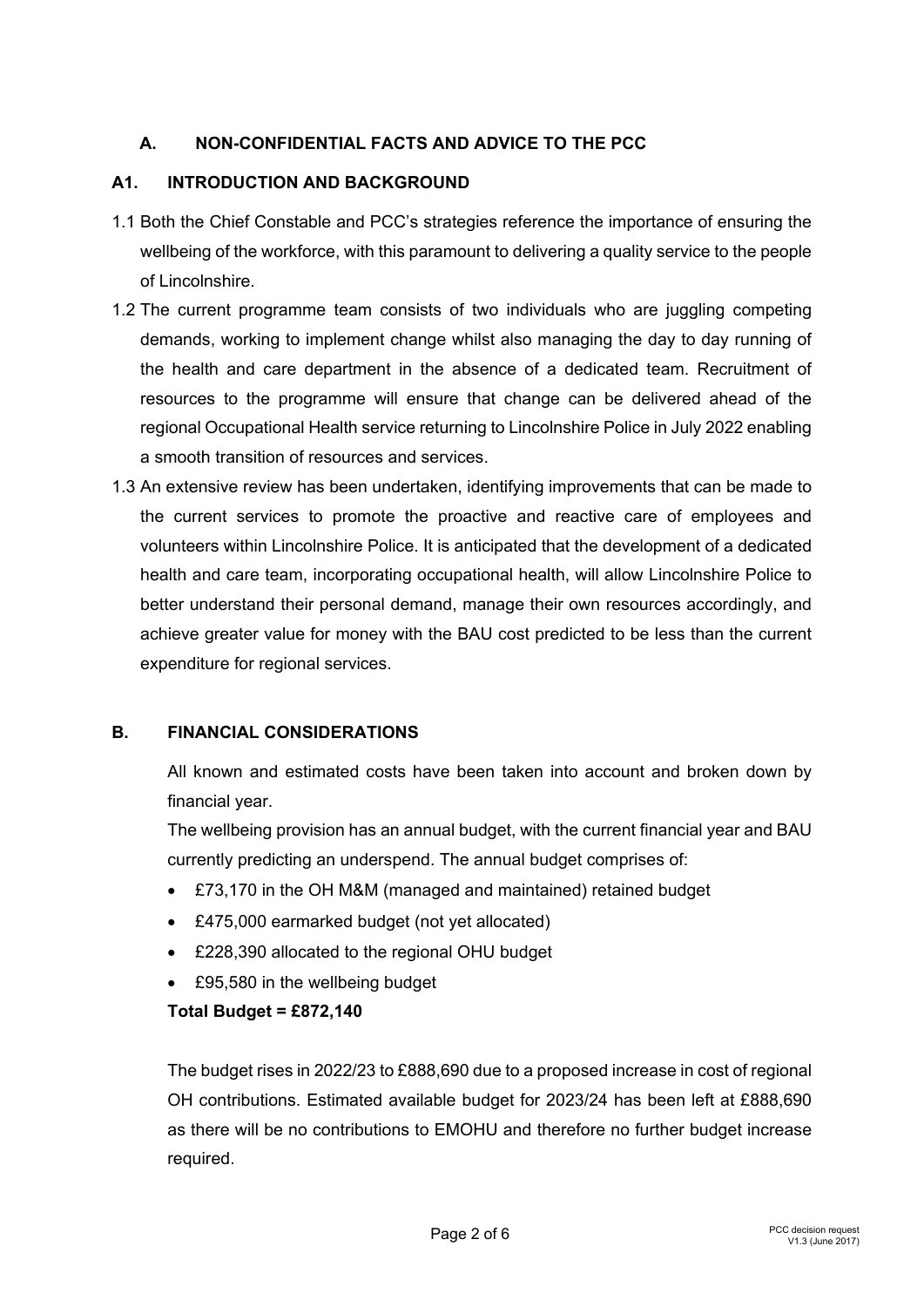|                           | 2021-2022   | 2022-2023   | 2023-2024 |
|---------------------------|-------------|-------------|-----------|
| Recurrent                 | £281,703.95 | £533,466.15 | £598,812  |
| <b>One-Off/ Temporary</b> | £293,365.34 | £337,738.85 | £71,960   |
| Total                     | £575,069.29 | £871,205.00 | £670,772  |

The table below breaks down the financial year costs into regular and one-off expenditure, with BAU expected to be achieved in 2023-2024:

It is requested that funding currently held in the PCC's budget for wellbeing is transferred across to the Lincolnshire Police budget to enable us to begin recruiting the programme team, health and care team, and bring on board additional services. The available funding from the various different budget streams has been pooled together to cover the costs of providing services and introducing new initiatives.

For information, as demand has been challenging to accurately interpret any underspend on any year-on-year spending has been requested to remain, wherever possible, within the wellbeing budget to ensure that there is potential to expand staffing should demand require it.

The projected expenditure for 2022/23 is just within the available budget but there may be some risk around costs as initial demand and salaries for new posts have been based on estimates. This is primarily a risk in year 1 when there will be duplication of expenditure whilst the force is still financially tied into the regional occupational health service and paying for the development of the in-house service. We anticipate that the funding available will be sufficient for the ongoing service provision and the budget will be finalised for 2023/24 and beyond, once we have a better estimate of the demand profile based on 2022/23 activity. This may give rise to a release of funding of up to £200k (see table above).

## **C. LEGAL AND HUMAN RIGHTS CONSIDERATIONS**

*[This should include the legal powers the PCC has for making the decision]*

There are no consideration in respect of this area. Introduction of services may support legislation around workplace health and safety.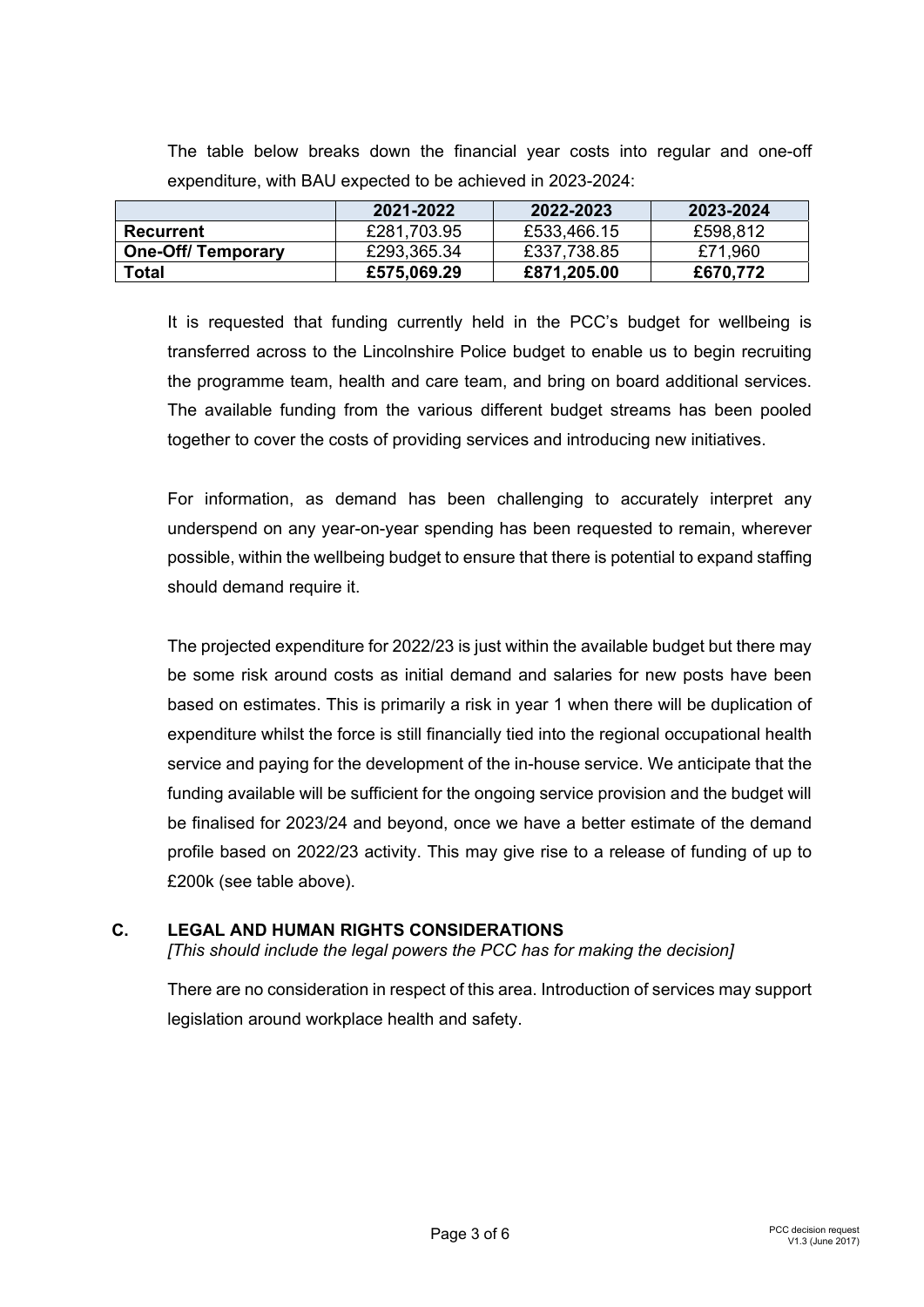## **D. PERSONNEL AND EQUALITIES ISSUES**

*[This should include a copy of the Equality Impact Assessment, if required]* 

There are personnel issues, with the requirement to consider whether any staff will TUPE across from the regional occupational health unit. Discussions will take place with HR and Legal Services to ensure that this is handled appropriately. Recruitment for both the programme team and the BAU health and care team will be dealt with by HR in line with process, procedure and relevant legislation.

New services will be considered through the appropriate procurement routes with EIAs where necessary to ensure there are no equality issues.

#### **E. REVIEW ARRANGEMENTS**

The programme team will be a temporary resource. There may be a necessity to review this should the programme expand beyond the initial scope.

The BAU health and care team should be reviewed after six months once an indication of demand begins to become clear and then annually.

#### **F. RISK MANAGEMENT**

The following risks have been identified:

- Insufficient resource to move the programme forward in the given timeframe.
- Inability to recruit to the BAU team to circumvent this we will look to have a pool of agency/ad-hoc vetted staff that can be called on to provide case management support. The majority of services can now be delivered remotely which will aid the use of day-rate workers.
- Demand cannot be accurately established and therefore there is the potential that additional resources will be required as this becomes apparent – an underspend at BAU provides the scope to increase resources in line with demand. The ad-hoc staff above could provide surge capacity too.

## **G. PUBLIC ACCESS TO INFORMATION**

Information in this form along with any supporting material is subject to the Freedom of Information Act 2000 and other legislation. Part 1 of this form will be made available on the PCC's website within one working day of approval. However, if release by that date would compromise the implementation of the decision being approved, publication may be deferred. An explanation for any deferment must be provided below, together with a date for publication.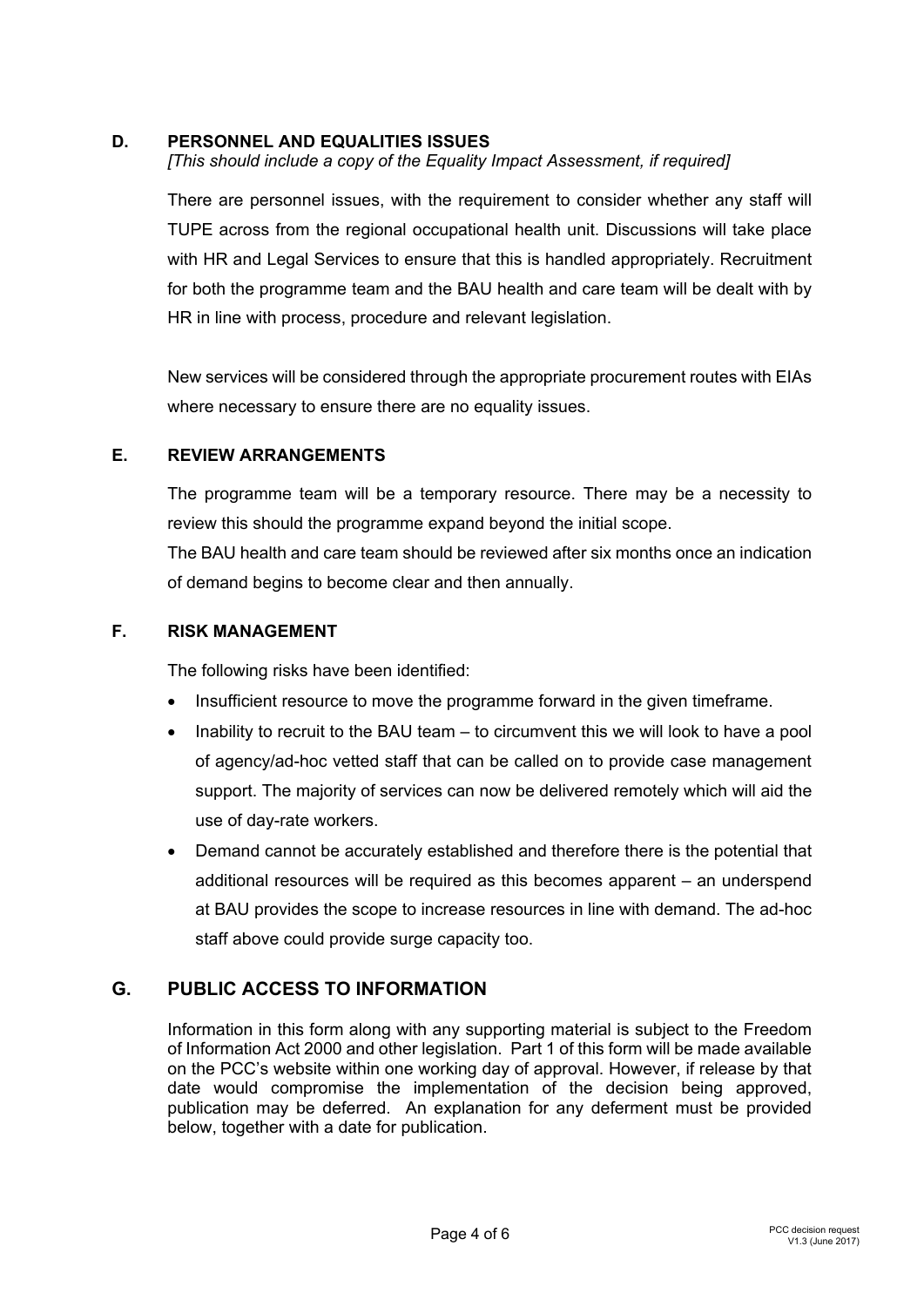**Is the publication of this form to be deferred?** No **If Yes, for what reason:** 

## **Until what date:**

Any facts/advice/recommendations that should not be made automatically available on request should not be included in Part 1 but instead on the separate part 2 form.

#### **Is there a part 2 form?** Yes

## **If Yes, for what reason:**

The business case for Health & Care is attached, including information that is commercial in confidence and not available to the public.

## **DECLARATIONS**

|                                                                                                         | Initial to confirm |
|---------------------------------------------------------------------------------------------------------|--------------------|
| <b>Originating Officer:</b><br>Lauren Oliver recommends this proposal for the reasons outlined<br>above | LO                 |
| The CC's Chief Finance Officer has been consulted on this<br>proposal                                   | <b>SC</b>          |
| The Chief Constable has been consulted on this proposal                                                 | <b>CH</b>          |
| The PCC's Chief Finance Officer has been consulted on this<br>proposal                                  | JF                 |
| The PCC's Monitoring Officer has been consulted on this<br>proposal                                     | MВ                 |